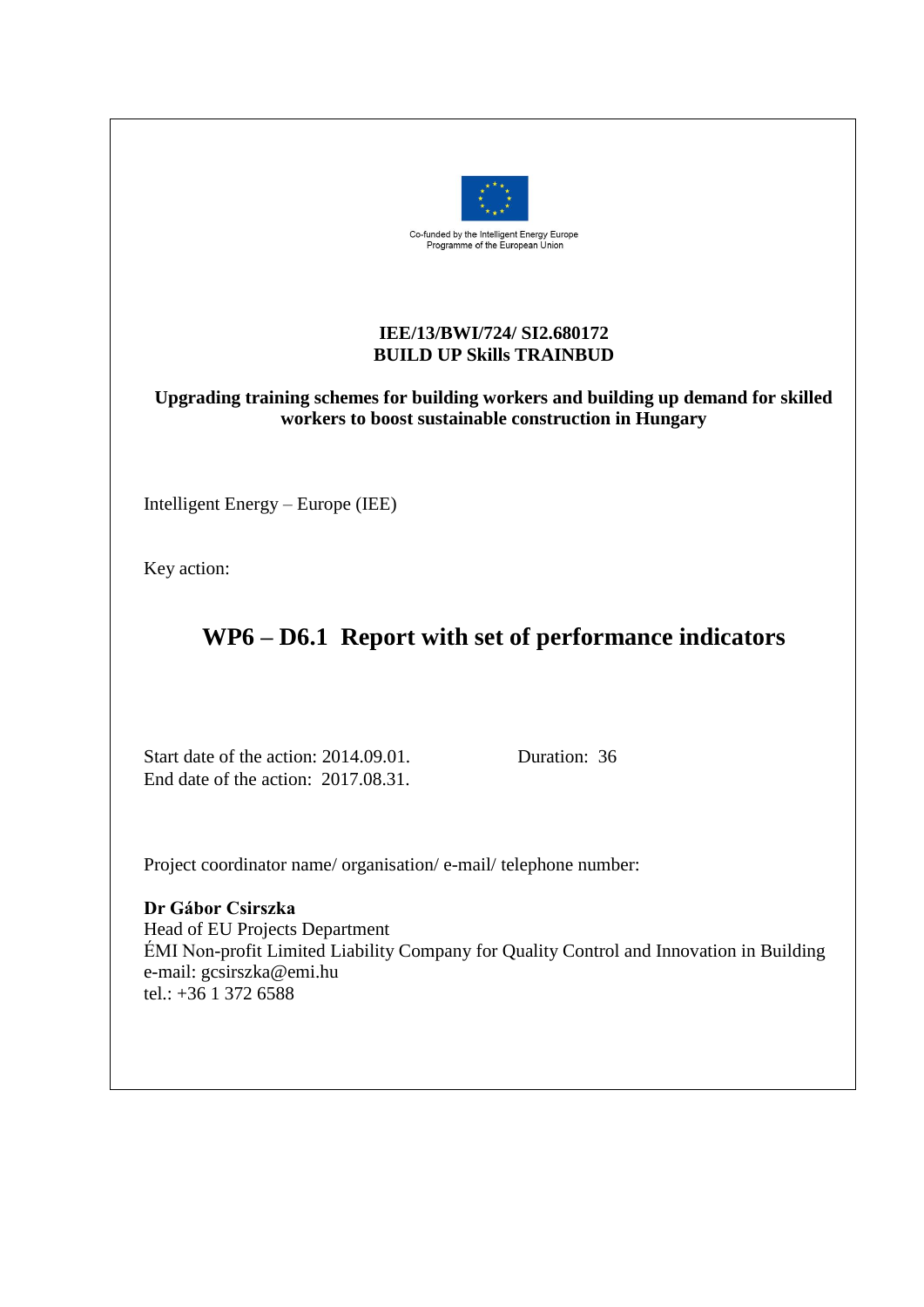### **Table of contents**

<span id="page-1-0"></span>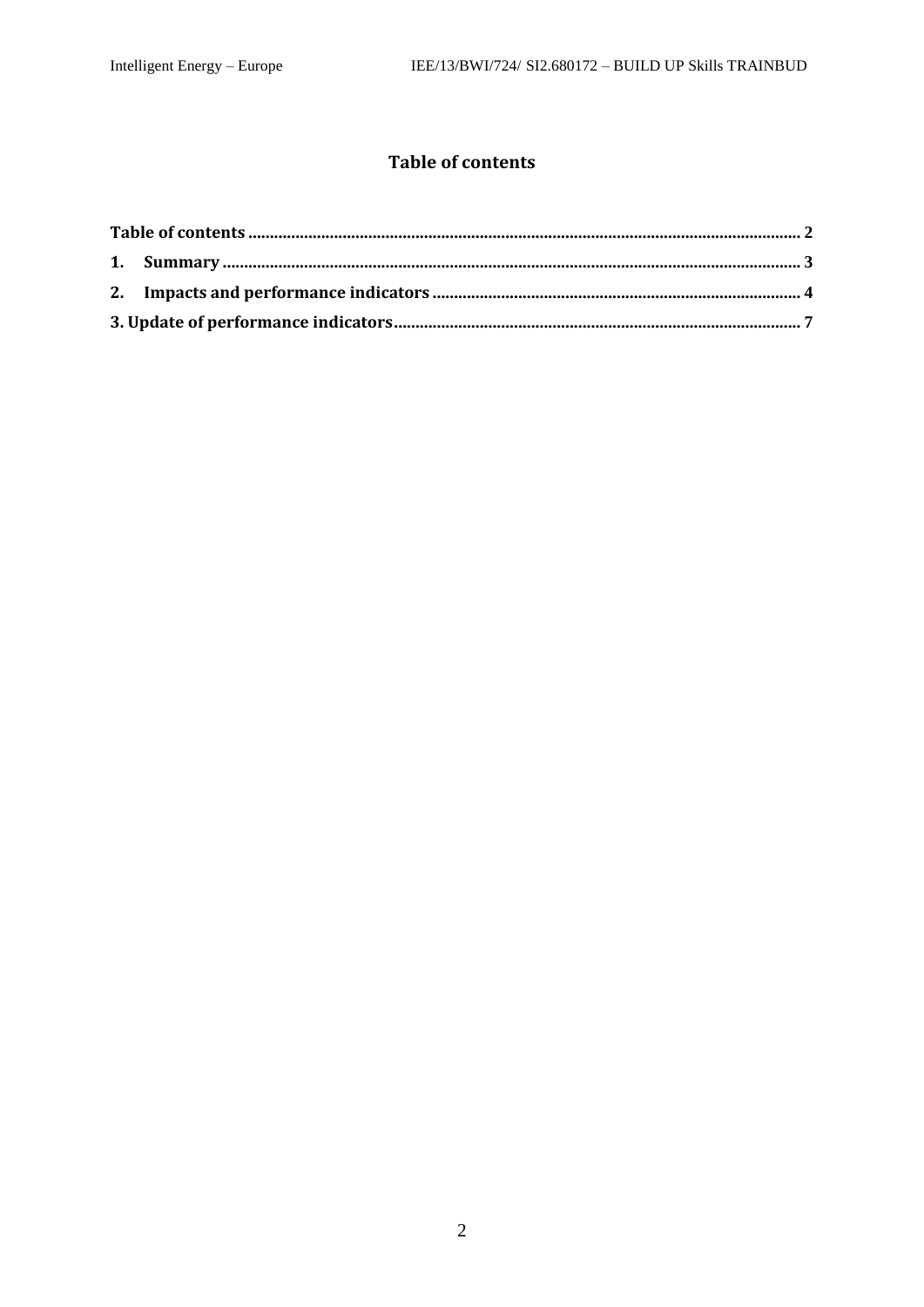#### <span id="page-2-0"></span>*1. Summary*

The performance indicators given in the proposal were calculeted for the project duration and for the period after the end of the project until 2020. The indicators were defined by the training courses, expected numbers of participants and expected energy efficient interventions performed by skilled workers who successfully completed the training. We calculated the number of pilot courses and also courses triggered during the project duration. With that information we calculated the number of trainees successfully completed the courses and the possible number of energy efficient interventions the skilled workers will be able to perform. For the calculations regarding the reduction of energy consumption and the use of renewable energy, we also used information based on hypothetical average houses and outcomes of relevant national surveys.

The assumptions made in the proposal can be effectively revised with the experiences of the first courses. The Sustainable Construction Skills Alliance plays a significant role in defining the training concept, developing the training materials and creating the structure of the courses. During this period there are lot of dissemination possibilities including national events where the Alliance can find more expert members and also we have the possibility to measure the demand for energy efficient invetsments between home-owners.

After the members of the Alliance agreed on the concept and training programme the consortium will be able to start the courses. With the experiences of the pilot courses (number of participants attending the courses, number of courses, demand of skilled workers) and the information about the demands of home-owners the revision of the performance indicators will be more effective and the updated numbers will be more accurate.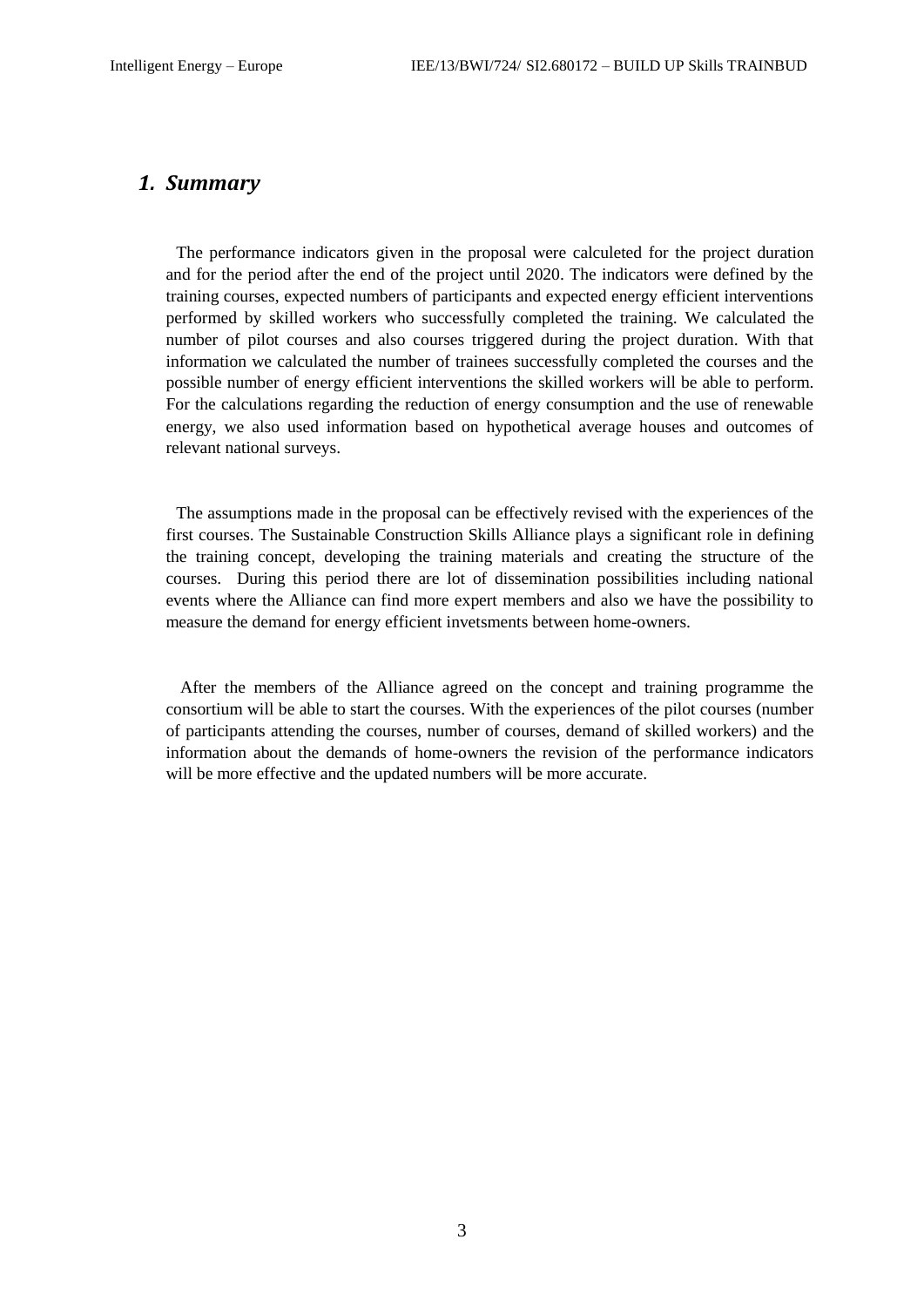| <b>Common Performance Indicators</b>                                                            | <b>Target within the action</b><br>duration: | Target by 2020:      |  |  |
|-------------------------------------------------------------------------------------------------|----------------------------------------------|----------------------|--|--|
| Number of training courses triggered by the<br>action (trainees)                                | 25                                           | 148                  |  |  |
| Number of training courses triggered by the<br>action (trainers)                                | $\mathfrak{Z}$                               | $\overline{4}$       |  |  |
| Number of people that will be trained (trainees)                                                | 416                                          | 2 4 2 8              |  |  |
| Number of people that will be trained (trainers)                                                | 54                                           | 68                   |  |  |
| Number of hours taught in the frame of the<br>courses triggered (trainees)                      | 660                                          | 3.560                |  |  |
| Number of hours taught in the frame of the<br>courses triggered (trainers)                      | 32                                           | 40                   |  |  |
| Estimated specific cost to qualify each trainee                                                 | 678 Euro/trainee                             | 116,2 Euro/trainee   |  |  |
| Renewable Energy production triggered                                                           | 344 toe/year                                 | 15 804 toe           |  |  |
| Primary energy savings compared to<br>projections                                               | $2006$ toe/year                              | 92 190 toe           |  |  |
| Reduction of greenhouse gas emissions                                                           | 8 054 ton CO2/year                           | 370 094 ton CO2      |  |  |
| Specific indicators for your action                                                             |                                              |                      |  |  |
| Number of skilled workers acquire voluntary<br>quality label                                    | 350                                          | 2 200                |  |  |
| Number of organizations participating in the<br><b>Sustainable Construction Skills Alliance</b> | 70                                           | 120                  |  |  |
| Number of visitors at the online platform for<br>the Skills Alliance                            | 16 000 visitors/year                         | 14 000 visitors/year |  |  |

## <span id="page-3-0"></span>*2. Impacts and performance indicators*

- During the project duration we have only calculated the pilot courses plus courses triggered between month 25 and month 32, giving some time for evaluation purposes. We did not calculate courses between month 33 and month 36.
- Number of energy efficient and renewable energy interventions is an average number based on the assumption that a micro company with max 5 employees would commission 20-30 energy efficient interventions, while a company with more than 5 employees would commission 30-50 such interventions. Therefore 5 intervention/trainee seems a good estimation.
- There is a considerable lower level of interest in renewable energy interventions, due to the investment cost for such large scale interventions. Therefore we used 3 intervention/trainee in our calculations.
- In every year we have to calculate with the cumulative number of trainees doing interventions in the given year, not only with the number of trainees in the given year, since every single skilled worker previously trained will be available for such interventions.
- For energy reduction we used a hypothetical detached family house of 100 square meters. With energy efficient renovations it is possible to achieve a 40% reduction in energy consumption from 175 GJ/year to 105 GJ/year, thus we calculate with 70 GJ/year energy saving/intervention.
- For the use of renewable energy sources, the need for traditional energy sources can be lowered with up to 80% depending on the type of renewable energy source. According to a national survey about 7% of households wish to introduce solar collector system in their property and 3% is ready to introduce photovoltaic system. With solar systems it is possible to cover 5-60% of total energy need of a household by solar energy. Based on statistical data we used 11,4% reduction as estimation. Thus an average detached house energy reduction due to renewable energy sources – mainly using solar energy – is 20 GJ/year.
- For CO2 emissions we used the following calculation: 1 GJ energy produces 0,08 ton of CO2 emission.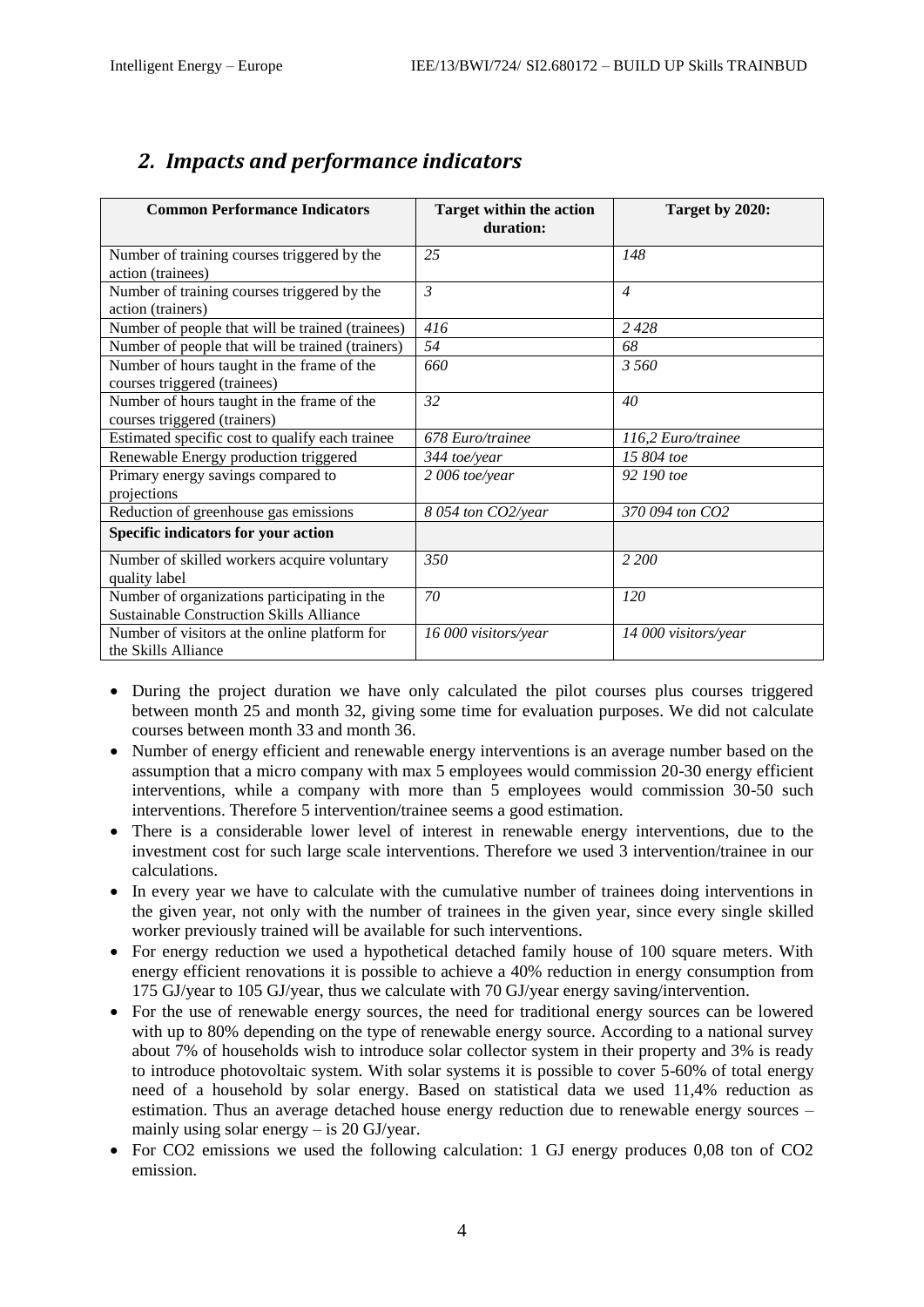• Regarding the given common performance indicators it is important to note that the numbers depend significantly on several factors such as the Hungarian GDP, energy prices, tender opportunities within the next years. These factors have great influence on the population's willingness regarding renovations therefore on the need for trained and skilled workers.

|                 |                                                     | A                                   | B                    | $\mathcal{C}$                                      | D                                  | E                                        | $\mathbf{F}$                                       | G                                  | H                                             |
|-----------------|-----------------------------------------------------|-------------------------------------|----------------------|----------------------------------------------------|------------------------------------|------------------------------------------|----------------------------------------------------|------------------------------------|-----------------------------------------------|
|                 |                                                     | Length<br>of<br>training<br>(hours) | type of<br>trainings | Nr of<br>trainings<br>(per type<br>of<br>training) | total<br>number<br>of<br>trainings | total<br>number<br>of<br>hours<br>taught | Number of<br>participants<br>at single<br>training | Number<br>of<br>trained<br>workers | cumulative<br>number of<br>trained<br>workers |
| $\overline{1}$  | No. of pilot training courses<br>until month 24     | 60                                  | 1                    | $\overline{2}$                                     |                                    | 120                                      | 20                                                 | 40                                 | 40                                            |
| $\overline{2}$  |                                                     | 20                                  | 7                    | 1                                                  | 9                                  | 140                                      | 16                                                 | 112                                | 112                                           |
| $\overline{3}$  | No. of triggered training<br>within action duration | 60                                  | 1                    | $\overline{2}$                                     |                                    | 120                                      | 20                                                 | 40                                 | 80                                            |
| $\overline{4}$  |                                                     | 20                                  | $\overline{7}$       | $\overline{2}$                                     | 16                                 | 280                                      | 16                                                 | 224                                | 336                                           |
| 5               | No of trainings in 2017/18                          | 60                                  | 1                    | 3                                                  |                                    | 180                                      | 20                                                 | 60                                 | 140                                           |
| $6\overline{6}$ |                                                     | 20                                  | $\overline{7}$       | 5                                                  | 38                                 | 700                                      | 16                                                 | 560                                | 896                                           |
| $\overline{7}$  | No of trainings in 2018/19                          | 60                                  | 1                    | 4                                                  |                                    | 240                                      | 20                                                 | 80                                 | 220                                           |
| $\overline{8}$  |                                                     | 20                                  | $\overline{7}$       | 5                                                  | 39                                 | 700                                      | 16                                                 | 560                                | 1456                                          |
| $\overline{9}$  | No of trainings in 2019/2020                        | 60                                  | 1                    | 4                                                  |                                    | 240                                      | 20                                                 | 80                                 | 300                                           |
| $\overline{10}$ |                                                     | 20                                  | $\overline{7}$       | 6                                                  | 46                                 | 840                                      | 16                                                 | 672                                | 2128                                          |
| 11              | No of trainings within<br>project duration          |                                     |                      |                                                    | 25                                 | 660                                      |                                                    | 416                                |                                               |
| $\overline{12}$ | No of trainings until 2020                          |                                     |                      |                                                    | 148                                | 3560                                     |                                                    | 2428                               |                                               |

#### **Table 1 for calculating number of training outcomes**

• No. of trained workers within project duration  $= 416 = G1 + G2 + G3 + G4$ During the project duration we have only calculated the pilot courses plus courses triggered between month 25 and month 32, giving some time for evaluation purposes. We did not calculate courses between month 33 and month 36.

• No. of trained workers until month 24 (pilot courses) =  $152 = G1+G2$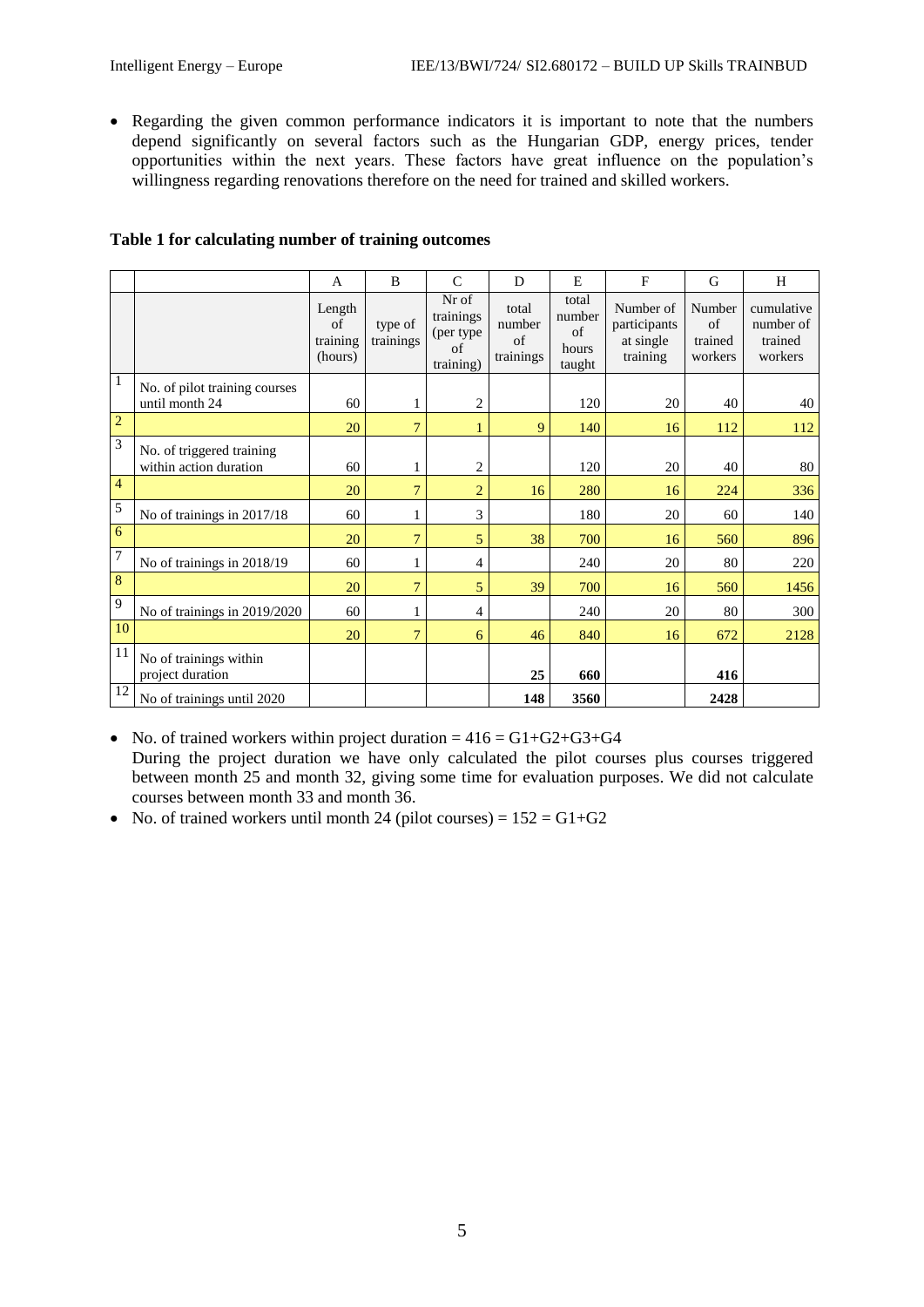| Year     | Number<br>of<br>trained<br>workers | cumulative<br>number of<br>trained<br>workers | Average<br>renewable<br>energy<br>intervention<br>(3/skilled<br>worker/year) | Average<br>energy<br>efficient<br>intervention<br>(5/skilled)<br>worker/year) | Sum<br>energy<br>saving by<br>renewable<br>measures<br>(in)<br>GJoule) | Sum<br>energy<br>saving by<br>efficiency<br>measures<br>(in<br>GJoule) | Average<br>energy<br>saving from<br>renewable<br>energy/year<br>(in toe) | Average<br>energy saving<br>from energy<br>efficiency/year<br>(in toe) | Total<br>CO <sub>2</sub><br>emission<br>in<br>Ton | Yearly<br>CO <sub>2</sub><br>emission<br>in<br>Ton/year |
|----------|------------------------------------|-----------------------------------------------|------------------------------------------------------------------------------|-------------------------------------------------------------------------------|------------------------------------------------------------------------|------------------------------------------------------------------------|--------------------------------------------------------------------------|------------------------------------------------------------------------|---------------------------------------------------|---------------------------------------------------------|
| Pilot    |                                    |                                               |                                                                              |                                                                               |                                                                        |                                                                        |                                                                          |                                                                        |                                                   |                                                         |
| action   | 40                                 | 40                                            | 120                                                                          | 200                                                                           |                                                                        |                                                                        |                                                                          |                                                                        |                                                   |                                                         |
|          | 112                                | 112                                           | 336                                                                          | 560                                                                           |                                                                        |                                                                        |                                                                          |                                                                        |                                                   |                                                         |
| action   |                                    |                                               |                                                                              |                                                                               |                                                                        |                                                                        |                                                                          |                                                                        |                                                   |                                                         |
| duration | 40                                 | 80                                            | 240                                                                          | 400                                                                           |                                                                        |                                                                        |                                                                          |                                                                        |                                                   |                                                         |
|          | 224                                | 336                                           | 1 0 0 8                                                                      | 1680                                                                          |                                                                        |                                                                        |                                                                          |                                                                        |                                                   |                                                         |
| 2017/18  | 60                                 | 140                                           | 420                                                                          | 700                                                                           |                                                                        |                                                                        |                                                                          |                                                                        |                                                   |                                                         |
|          | 560                                | 896                                           | 2688                                                                         | 4 4 8 0                                                                       |                                                                        |                                                                        |                                                                          |                                                                        |                                                   |                                                         |
| 2018/19  | 80                                 | 220                                           | 660                                                                          | 1 100                                                                         |                                                                        |                                                                        |                                                                          |                                                                        |                                                   |                                                         |
|          | 560                                | 1456                                          | 4 3 6 8                                                                      | 7 2 8 0                                                                       |                                                                        |                                                                        |                                                                          |                                                                        |                                                   |                                                         |
| 2019/20  | 80                                 | 300                                           | 900                                                                          | 1 500                                                                         |                                                                        |                                                                        |                                                                          |                                                                        |                                                   |                                                         |
|          | 672                                | 2 1 2 8                                       | 6 3 8 4                                                                      | 10 640                                                                        |                                                                        |                                                                        |                                                                          |                                                                        |                                                   |                                                         |
|          | 416                                |                                               | 1704                                                                         | 2 8 4 0                                                                       | 43 200                                                                 | 252 000                                                                | 344                                                                      | 2 0 0 6                                                                | 24 163                                            | 8 0 5 4                                                 |
|          | 2428                               |                                               | 17 124                                                                       | 28 540                                                                        | 661 680                                                                | 3 859 800                                                              | 2873                                                                     | 16762                                                                  | 370 094                                           | 67<br>90                                                |

### **Table 2 for calculating energy savings and CO2 emission reduction**